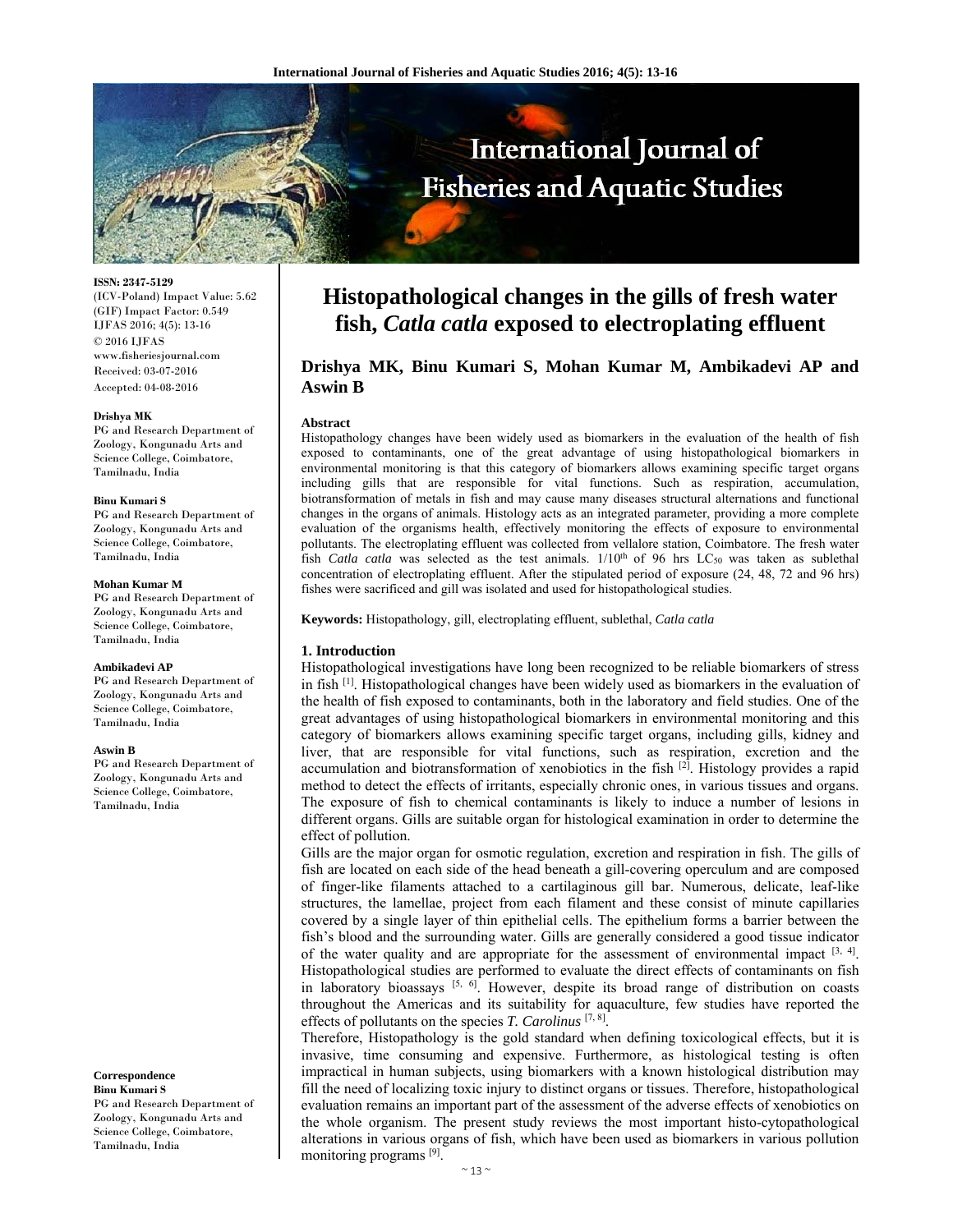# **2. Materials and Methods**

Fresh water fish, *Catla catla* were exposed to 24 hrs, 48 hrs, 72 hrs and 96 hrs to a sublethal concentration of electroplating effluent. At the end of exposure period, fish were randomly selected for histopathological examination. They were collected from the Aliyar fish farm, pollachi stocked during October 2015 and acclimatized for a time period of `10-15 days in the laboratory conditions in glass aquaria containing dechlorinated water. The water of the aquarium was aerated continuously through stone diffusers connected to a mechanical air compressor. Water temperature ranged between  $26 \pm 50^{\circ}$ C and the pH was maintained between 6.6 and 8.5. Fish were fed twice daily alternately with rice bran and oil cakes. For the present study, matured adult fishes were exposed to  $1/10<sup>th</sup>$  concentrations of LC<sub>50</sub> of electroplating effluent for 24, 48, 72 and 96 hrs continuously. Three replicates of ten fishes for each exposure of the electroplating effluent were used. In these aquaria water was replaced daily with fresh treatment of electroplating effluent. Each experiment was accompanied by its respective control.

Three groups of fishes were exposed to  $1/10<sup>th</sup>$  of the electroplating effluent for 24, 48, 72 and 96 hrs. Another group was maintained as control. All the groups received the same type of food and other conditions were maintained similarly. At the end of exposure period, fish were randomly selected for histopathological examination. Tissues of gills were isolated from control and experimental fish. Physiological saline solution (0.85% NaCl) was used to rinse and clean the tissues. They were fixed in aqueous Bouin's solution for 48 hrs, processed through graded series of alcohols cleared in xylene and embedded in paraffin wax. Gills alone were processed by double embedding technique. Sections were cut at 6μ thickness stained with Hematoxylin Eosin, dissolved in 70% alcohol [10] and were mounted in Canada Balsam. The photographs at 200x magnification were taken with computer aided microscope (Intel play Qx3, Intel Corporation, Made in China).

## **3. Results and Discussion**

Gill histology of control fish revealed the intact nature of both primary and secondary gill lamellae. The secondary lamellar surface was covered with simple squamous epithelial cells and capillaries separated by mucous cells. Each primary gill lamellae was flat leaf like in structure. It consisted of double rows of secondary lamellae with the central supporting axis. They were situated laterally on either side of the interbranchial septum. The secondary lamellae on both sides were highly vascularized and covered by a layer of cells with uniform interlamellar spaces.

When the fish was exposed for 24 hours to the short term exposure of electroplating effluent, there was degeneration of epithelial lining. After 48 hours of exposure, degeneration changes in the secondary lamellar of gill was noted. After 72 hours of exposure, there was fusion of secondary lamellae with irregular lamellar spaces. After 96 hours of exposure, structural alterations such as epithelial proliferation, lamellar fusion and necrosis were observed. Edematous changes, characterized by epithelial detachment, were observed in gill filaments and secondary lamellae, Moreover, aggregations of inflammatory cells were noticed in gill filaments Also dilation and congestion in blood vessels of gill filament were observed. Atrophy of secondary lamellae was seen.

### **Histopathology of the Gill of** *Catla Catla*



**Fig 1: Control Gill section of** *Catla catla* 

- PL Primary lamellae
- SL Secondary lamellae
- LS Lamellar space
- ILS Inter lamellar space
- SA Supporting axis



**Fig 2:** Gill section of fish exposed to 24 hours of electroplating effluent

SL - Secondary lamellae DEL - Degeneration of epithelial lining ILS - Inter lamellar space PL - Primary lamellae



**Fig 3:** Gill section of fish exposed to 48 hours of electroplating effluent

SL - Secondary lamellae

DEL - Degeneration of epithelial lining PL - Primary lamellae



**Fig 4:** Gill section of fish exposed to 72 hours of electroplating effluent

- LS Lamellar space
- DEL Degeneration of epithelial lining
- DS Degenerated secondary lamellae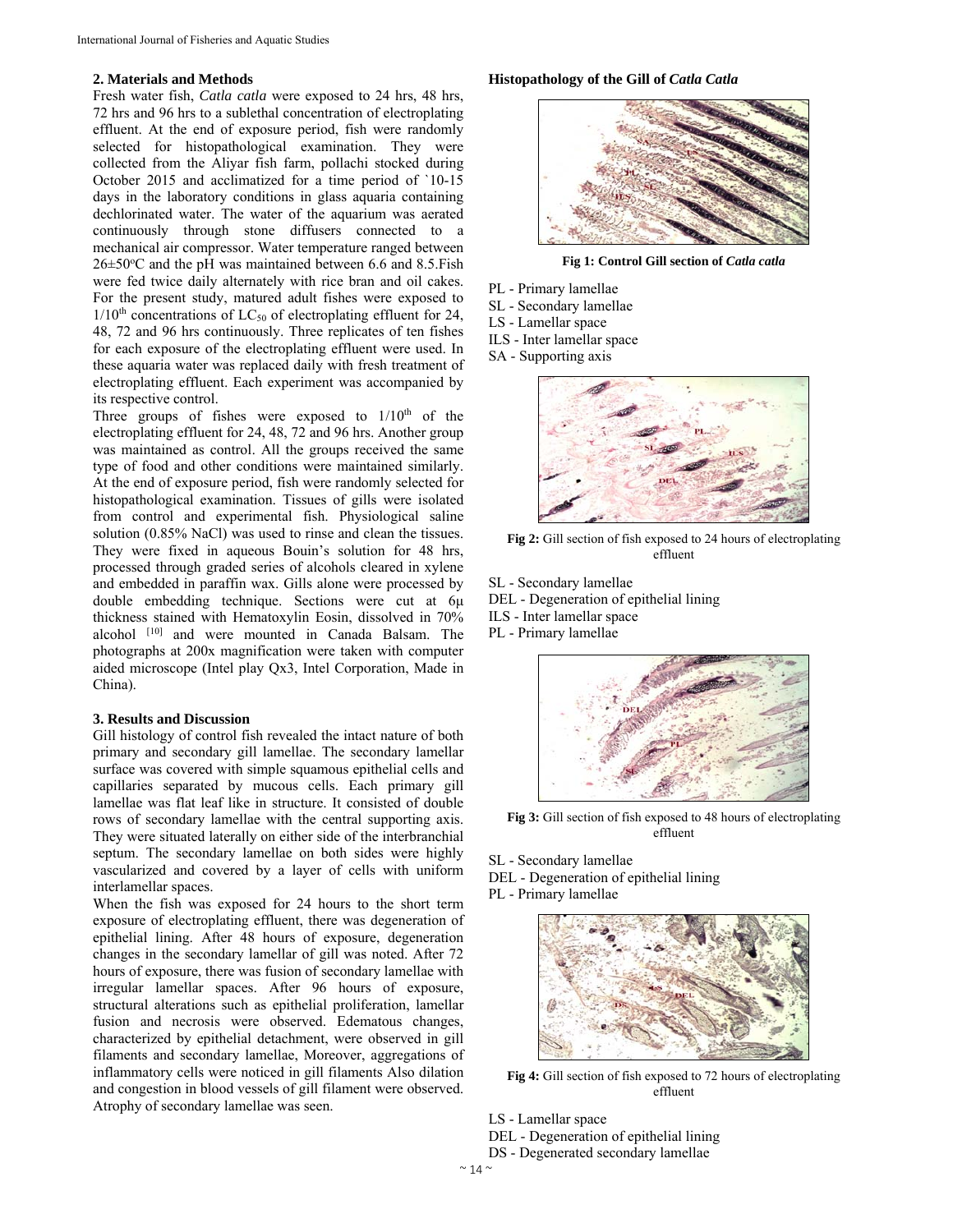

**Fig 5:** Gill section of fish exposed to 96 hours of electroplating effluent

LS - Lamellar space

- DEL Degeneration of epithelial lining
- DS Degenerated secondary lamellae

In gills degeneration of epithelial lining was observed in 24 hour observation, In 48 hour degeneration of secondary lamella will occur. In 72 hour fusion of secondary lamellae with irregular lamellar spaces will occur. In 96 hours structural alteration, epithelial proliferation, lamellar fusion and necrosis can be observed. Dilation and congestion in blood vessels of gill filament and atrophy of secondary lamellae also observed. The gills are important organs for respiration, osmoregulation, acid-base balance and nitrogenous waste excretion [11]. It is possible that the damage of the gills could be a direct result of the salts, heavy metals, pesticides, sewage and fertilizers, which are conveyed to the water [12]. They are directly exposed to poisons occurring in the external environment, which often cause pathology in fish  $[13]$ . The gills are among the most vulnerable structures of the teleost fish because of their external location and intimate contact with the water. So, they are liable to damage by any irritant materials whether dissolved or suspended in the water  $[14]$ . In the gills, only a few micrometers separate the blood from the water [15] which not only facilitates the exchange of gases, but also allows the gill tissue to be exposed to variations in the environment. Consequently, the presence of toxic substances in the environment causes alterations in the vital functions carried out by the gills and alterations in the morphologic structure of these organs [16].

Gill histopathology may be indicative of general stress from exposure to various xenobiotics, metals, organic pollutants, toxic algae, and suspended solids. The histopathological changes in this tissue, in general, are a response to exposure to non-specific contaminants [17]. Hypertrophy observed in the gills and lamellar fusion have also been reported by [18] in their studies with Liza saliens (Risso) and Piaractus brachypomus (Cuvier), respectively the author stated that changes in the lamellar epithelium constitute a defense mechanism that increases the diffusion distance between blood and contaminants in water and that these changes affect epithelial permeability, which in turn affects osmoregulation. The gills, which participate in many important functions in the fish, such as respiration, osmoregulation and excretion, remain in close contact with the external environment and particularly sensitive to changes in the quality of the water are considered the primary target of the contaminants [19]. The histopathology of gill in control fish, the structure of the gill bearing four pairs of gill lamellae and both the sides were supported by bony structure and primary lamellae. The secondary lamellae showed numerous channels of blood capillaries, each separated by single layered pillar cells when observed in vertical section. The laminar epithelium was thick followed by

basement membrane below which the pillar cells enclosed blood spaces, large number of mucous cells were present on the epithelial gill rackers, where asprimary lamellae had comparatively small and less number of mucous cells.

# **4. Conclusion**

The mode of action of electroplating effluents leading to varied effects on different tissues of the fish, *Catla catla*. The severity of damage of organs depends on the toxic potentiality of a compound present in the electroplating effluent. Thus, when fish is happened to exposed to effluent, they cause irreparable architectural changes in the vital organs like gill making the fish less fit for better survival. These histopathological changes can alter various physiological activities of fish such as release of various enzymes and consequently metabolism is affected.

# **6. Acknowledgements**

The authors are grateful to Department of Zoology, Kongunadu Arts and Science College for guiding and providing necessary help for conducting this research studies.

# **7. References**

- 1. Van der Oost R, Beyer J, Vermeulen N.P.E. Fish bioaccumulation and biomarkers in environmental risk assessment: A review. Environ. Toxicol. Pharmacol. 2003; 13:57-149.
- 2. Gernhofer M, Pawet M, Schramm M, Müller E, Triebskorn R. Ultrastructural biomarkers as tools to characterize the health status of fish in contaminated streams. Journal of Aquatic Ecosystem, Stress and Recovery. 2001; 8:241-260.
- 3. Winkaler EU, Silva AG, Galindo HC, Martinez CBR. Biomarcadores histológicos e fisiológicos para o monitoramento da saúde de peixes de ribeirões de Londrina, Estado do Paraná. Acta Scientiarum. 2001; 23(2):507-514.
- 4. Fanta E, Rios FS, Romão S, Vianna ACC, Freiberger S. Histopathology of the fish Corydoras paleatus contaminated with sublethal levels of organophosphorus in water and food. Ecotoxicology and Environmental Safety. 2003; 54(2):119-130.
- 5. Schwaiger J, Wanke R, Adam S, Pawert M, Honnen W, Triebskorn R. The use of histopathological indicators to evaluate contaminant-related stress in fish. Journal of Aquatic Ecosystem Stress and Recovery. 1997; 6(1):75- 86.
- 6. Ortiz-Delgado JB, Segner H, Arellano JM, Sarasquete C. Histopathological alterations, EROD activity, CYP1A protein and biliary metabolites in gilthead seabream Sparus aurata exposed to Benzo (a) pyrene. Histology and Histopathology. 2007; 22(4): 417-432.
- 7. Hymel MK, Baltz DM, Chesney EJ, Tarr MA, Kolok AS. Swimming performance of juvenile Florida pompano exposed to ethylene glycol. Transactions of the American Fisheries Society. 2002; 131(6):1152-1163.
- 8. Santos TCA, Phan VN, Passos MJACR, Gomes V. Effects of naphthalene on metabolic rate and ammonia excretion of juvenile Florida Pompano, Trachinotus carolinus. Journal of Experimental Marine Biology and Ecology. 2006; 335(1):82-90.
- 9. Reddy PB, Rawat SS. Assessment of Aquatic Pollution Using Histopathology in Fish as a Protocol, International Research Journal of Environment Sciences. 2003; 2(8):79- 82.